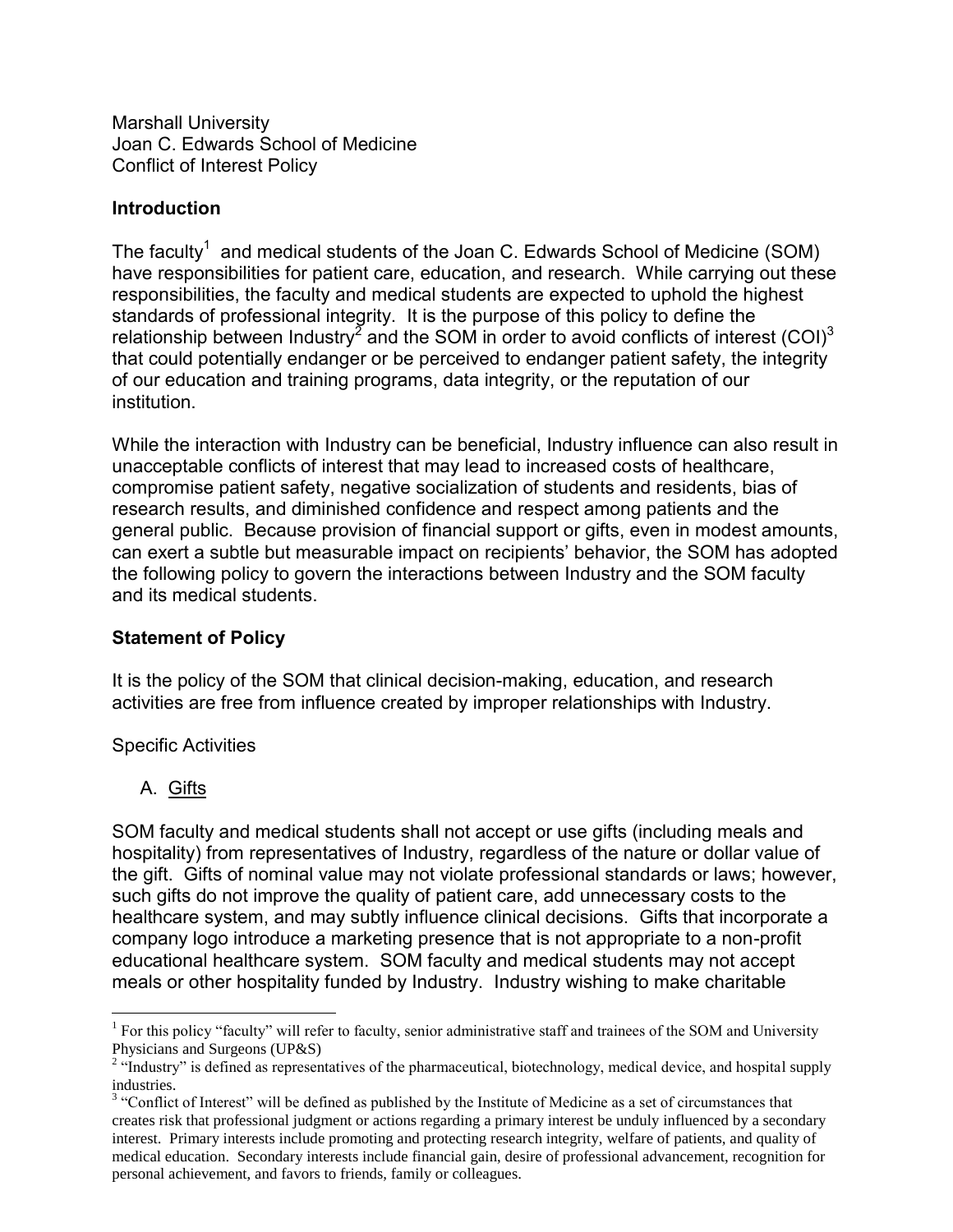contributions to the SOM may contact the SOM Development Officer or contact the Marshall University Foundation. This donation could be designated for anonymously sponsored meals for educational events (e.g. Journal Club). Modest meals provided incidental to attendance at an off-site event as described below (Industry Sponsored Meetings) may be acceptable.

## B. Drug or Device Samples

The provision of free samples by manufacturers provides assistance to some patients to quickly begin a course of treatment or determine which therapeutic option is most effective for that patient. While societal benefits result from the availability of medications at the point of care, sampling, on the other hand, may result in regulatory and security concerns, poses potential safety risks with professional liability exposure, and encourages prescribing of new, high priced medications whose efficacy may not be different from existing treatments. In addition, the manufacturers' cost of producing and packaging the samples introduces a substantial expense into the overall consumer cost. In addition, the physician's practice expense associated with the storing and managing of the samples may increase the provider costs.

At this time, the SOM has no structured approach for the handling and distribution of sample medications. For this reason, at the current time, free drug or device samples may not be accepted at the SOM. There may be an exception made allowing for the distribution of a drug or device to a rare patient who, in the physician's judgment, has needs, both medical and financial, that cannot be fulfilled by the usual pathway. For this exception the physician should have the approval of the department chair with a written report on file outlining the safe storage and distribution of the sample.

# C. Site Access by Sales and Marketing Representatives

Sales and marketing representatives are not permitted in any patient care areas except to provide in-service training on devices and other equipment and then only by appointment. Sales and marketing representatives are permitted in non-patient care areas by appointment only. Interactions with representatives of Industry are appropriate as it relates to exchange of scientifically valid information, interactions designed to enhance continuity of care for patients, as well as training intended to advance healthcare. Refreshments and gifts from vendors, however modest, are prohibited during visits by Industry representatives.

## D. Consulting Relationships

There is a potential for a COI in any business relationship between a member of the SOM faculty/medical student and an outside company or organization. Relationships can take many forms, including: membership on boards of directors or scientific advisory boards; review/evaluation of efficacy of new products or devices for vendors; consulting with institutions on behalf of a vendor; expert witness testimony; "moonlighting"; etc. The SOM recognizes the obligation to make the knowledge of its faculty members and medical students available to government, business, and civic organizations. However, consulting arrangements that pay faculty/medical student a guaranteed amount without associated duties shall be considered gifts and are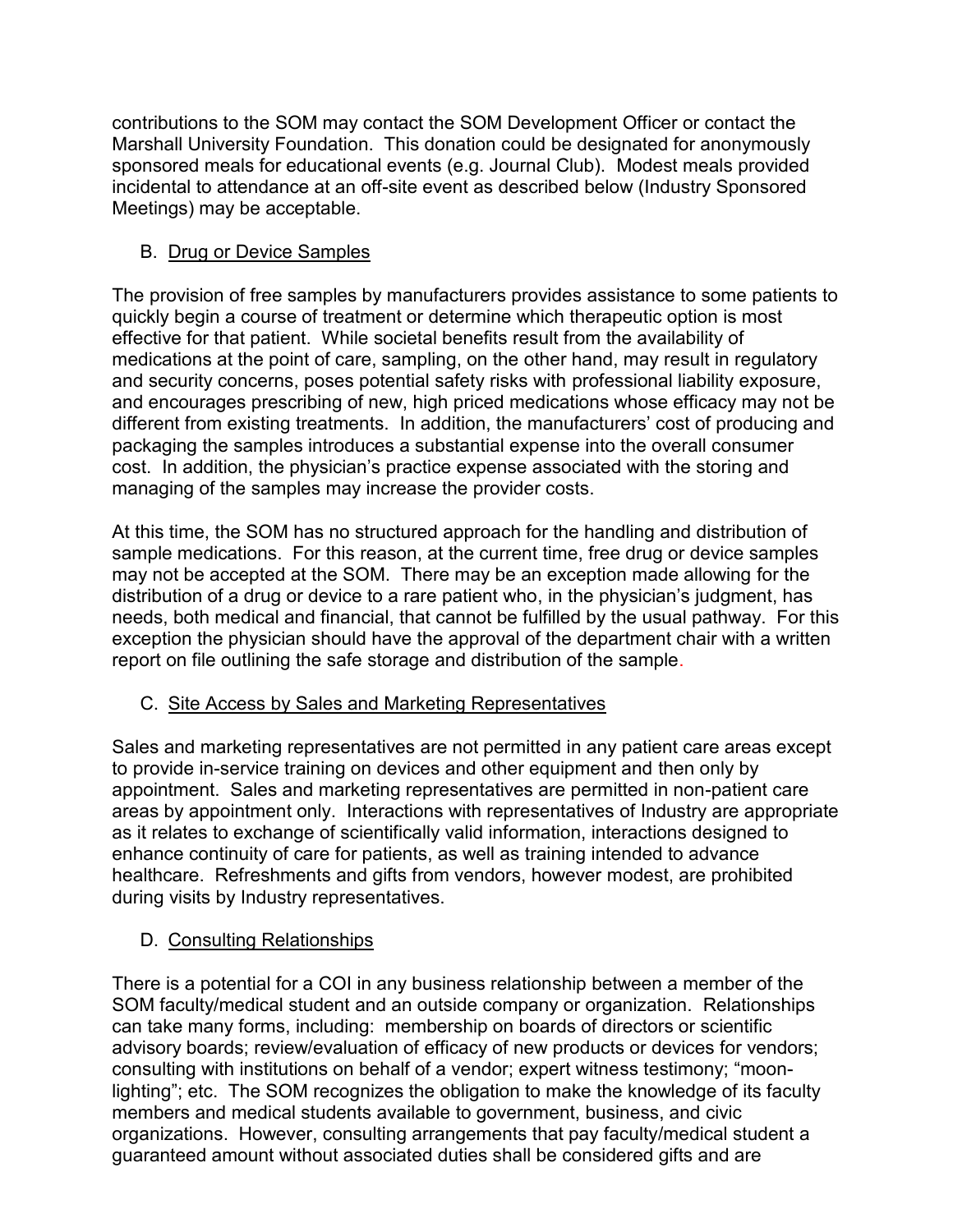prohibited. In order to avoid gifts disguised as consulting contracts, the contracts must provide specific tasks and deliverables, with payment commensurate with the tasks assigned. All such relationships with Industry or outside organizations may be entered into only with the prior permission of the department chair and fully disclosed on the annual COI Questionnaire. In addition, SOM faculty are obligated to comply with Marshall University's policy on Conflict of Interest (MUBOG-GA-12).

## E. Industry Sponsored Meetings or Industry Support for Off-Campus Meetings

SOM faculty and medical students, may participate in or attend Industry-sponsored meetings, or other off-campus meetings where Industry support is provided, so long as: (1) the activity is designed to promote evidence-based clinical care or advance research; (2) the financial support of Industry is prominently disclosed; (3) attendees do not receive gifts or other compensation for attendance; (4) meals provided are modest and consistent with the educational purpose of the event. In addition, if a SOM representative is participating as a speaker; 1) All lecture content is determined by the SOM speaker and the speaker makes clear that the views expressed are the views of the speaker and not the SOM; 2) compensation is reasonable and limited to reimbursement of reasonable travel expenses and a modest honorarium not to exceed reasonable and customary.

## F. Speaker Bureaus and Ghostwriting

While one of the most common ways to disseminate new knowledge is through lectures, "speaker bureaus" sponsored by Industry may serve as little more than an extension of the marketing department. Before committing to being a speaker at an Industrysponsored event, careful consideration should be given to whether the event meets the criteria set forth in the above section of this policy.

Under no circumstances may SOM faculty or medical students be listed as co-authors on papers ghostwritten by Industry representatives. SOM faculty and medical students should always be responsible for the content of any papers or talks that they give.

# G. Support of Continuing Medical Education (CME)

Industry/Commercial support of CME can provide benefit to patients by ensuring that the most current evidence-based medical information is provided to practitioners. In order to ensure that potential bias is minimized and that CME activities are not used for marketing, all CME activities hosted or sponsored by the SOM must comply with the ACCME Standards for Commercial Support, standards to insure the independence of CME activities. All such agreements for commercial support must be negotiated through and executed by the Department of CME of the SOM. Industry/commercial funding for such programming should be used to improve the quality of the education provided and should not be used to support hospitality, such as meals, social activities, etc., except at a modest level. Industry funding may not be accepted to support the costs of department meetings or retreats (either on- or off-campus).

H. Industry Support for Scholarships or Fellowships or Other Support of Students, Residents, or Trainees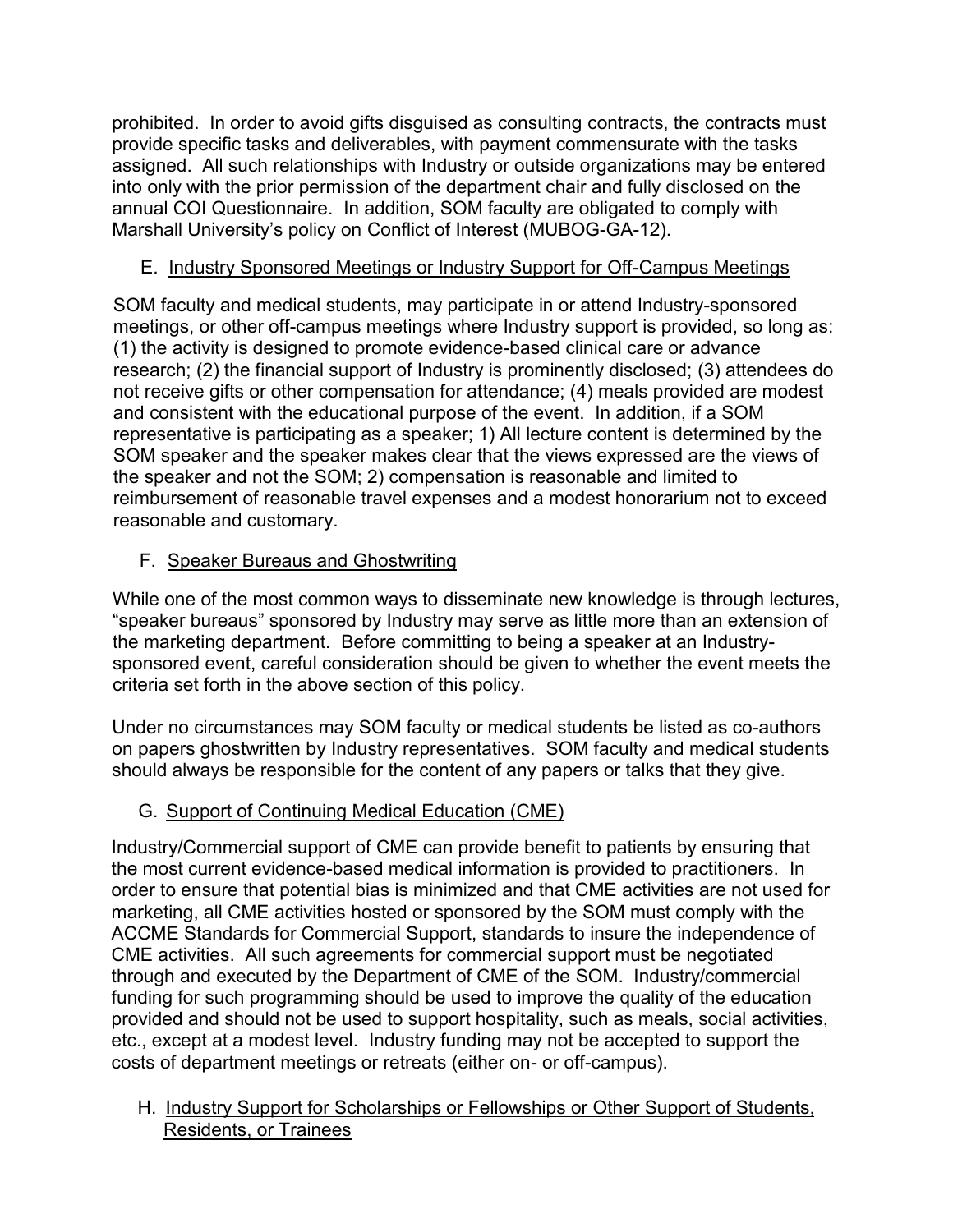Industry support for scholarships and fellowships must comply with all University and SOM requirements for such funds. Selection of recipients will be completely within the discretion of the SOM. Support for these activities should be approved by the Marshall University Research Corporation, the Dean, or his designee. Industry support for other trainee activities, including travel expenses must be accepted into a common pool of discretionary funds, which shall be maintained by the Dean of the SOM. Attendees must be selected by the dean and department chair based on merit and financial need.

### I. Patient Referrals

SOM physicians refer patients to outside companies for services such as home care, home nutritional support, direct pharmacy services, etc. These companies do not necessarily sell products or services to the SOM or its physicians. However, they depend on the SOM for their business through patient referrals, for which they bill the patients or carriers directly. The SOM cannot accept gifts in any form from these vendors in exchange for such referrals. Such gifts would constitute illegal kickbacks. Any gifts or donations offered by these companies must be directed to the SOM Development Officer or Marshall University Foundation for review to ensure compliance with all regulatory requirements.

### J. Purchasing Decisions

All purchasing decisions must be made in order to promote the best interests of the SOM and our patients. SOM faculty and staff involved in decisions regarding the purchase of equipment or supplies must disclose any financial interest they have with vendors on the annual COI Questionnaire. Anyone with a COI may not participate in discussions and decisions on purchases from a company in which they have a financial interest or purchase of products of a competitor of the company in which they have a financial interest. Occasionally, vendors offer an incentive if a buyer agrees to purchase the company's goods or services. Personal incentives are considered gifts and cannot be accepted under any circumstances. A vendor may offer the SOM or individual departments a discount on the purchase price of a product. The department or school will only consider any discount as a factor in the formal purchasing/bidding process.

Vendors may offer to place a new device or piece of equipment on-site on a trial basis. Such arrangements require the SOM Department of Finance & Administration approval of a no-charge Purchase Order that describes the item and timeframe for evaluation. The vendor is expected to deliver and retrieve the item.

## K. Individual Conflict of Interest in Research

Guidelines for COI in research are defined in "Marshall University Board of Governors Policy No. AA-41." All SOM faculty, medical students and staff involved in research will be required to complete the annual on-line "Significant Financial Interest Disclosure-Confidential Personnel Form." Support for all research activities should be approved by the Marshall University of Research Office, the Dean or his designee.

L. External teaching or research engagements